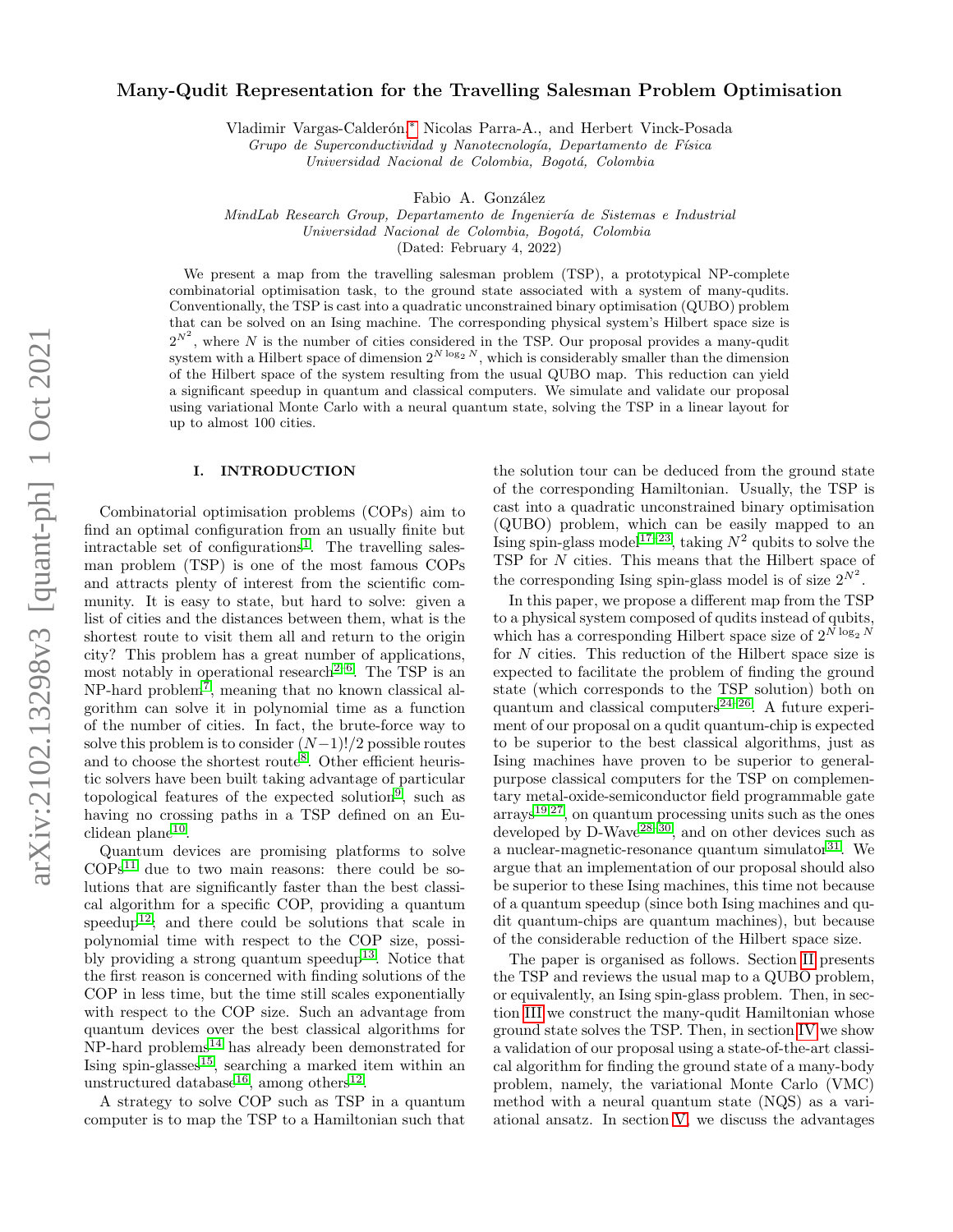and the difficulties of our approach. Finally, we conclude in section [VI.](#page-4-1)

## <span id="page-1-0"></span>II. QUBO FORMULATION OF THE TSP

Conventionally, the TSP can be mapped to a QUBO problem, which is then straight-forwardly mapped to an Ising Hamiltonian<sup>[17–](#page-5-14)[23](#page-5-15)</sup>. In particular, following the ex-planation by Smelyanskiy et al.<sup>[17](#page-5-14)</sup>, we define a binary variable  $z_{i\alpha}$  that is 1 if the *i*-th city is the  $\alpha$ -th location visited in a tour, and is 0 otherwise.

The length of the tour is  $\sum_{i,j,\alpha} d_{i,j} z_{i,\alpha} z_{j,\alpha+1}$ , where  $d_{i,j}$  is the distance between the *i*-th an the *j*-th city. We must also impose that  $\sum_i z_{i,\alpha} = 1$  for any  $\alpha$  and  $\sum_{\alpha} z_{i,\alpha} = 1$  for any i to ensure that every city is visited exactly once, creating a so-called valid tour. These constraints, however, are only useful conceptually. They can be rewritten as  $(\sum_i z_{i,\alpha} - 1)^2 = 0$  for each  $\alpha$  and  $(\sum_{\alpha} z_{i,\alpha} - 1)^2$  for each i, so that finding the minimumlength tour of the TSP is equivalent to minimising the quantity

$$
\sum_{i,j,\alpha} d_{i,j} z_{i,\alpha} z_{j,\alpha+1} + \sum_{\alpha} \left( \sum_{i} z_{i,\alpha} - 1 \right)^2 + \sum_{i} \left( \sum_{\alpha} z_{i,\alpha} - 1 \right)^2,
$$
\n(1)

which is a QUBO problem. It is customary to use penalty coefficients, which multiply the last two terms of eq. [\(1\)](#page-1-2), as explained by Lucas<sup>[23](#page-5-15)</sup>, Tanahashi et al.<sup>[32](#page-5-23)</sup>. The reasoning behind adding those penalty coefficients is that the minimisation of eq. [\(1\)](#page-1-2) might get stuck on local minima (with classical optimisation algorithms or quantum annealing setups), and modifying the so-called energy landscape can improve convergence towards the global minimum<sup>[33](#page-5-24)</sup>.

If we map the binary variable to a spin/qubit  $\sigma$  via  $z \mapsto \sigma = 2z - 1$ , we obtain the expression of an Ising spin-glass Hamiltonian. Moreover, the ground state of the Hamiltonian is the solution of the TSP, and the corresponding ground energy matches the length of the solution tour by construction. This approach takes  $N^2$ qubits, meaning that the Hilbert space's size is  $2^{N^2}$ .

Such a representation of the TSP has been experimentally realised in quantum annealing devices [34,](#page-5-25)[35](#page-5-26), where a set of qubits are sparsely connected between each other, forming a graph where the nodes are qubits, and the edges are couplings between the qubits. However, the Ising Hamiltonian that solves the QUBO problem associated with the TSP requires  $2N^2(N-1)$  qubit-qubit couplings (each qubit is connected to  $4(N-1)$  other qubits). In fig. [1](#page-1-3) we depict this situation for a four-city tour example, where the QUBO mapping induces qubit-qubit interactions between qubits that represent a single city (connections between qubits of the same colour) and between qubits that represent different cities (connections

between qubits of different colours). The interpretation of these interactions becomes cumbersome. Instead, the proposal that we will explain next is more naturally related to representing the cities in a tour and their interactions.



<span id="page-1-3"></span><span id="page-1-2"></span>FIG. 1. (Color online) Pictorial representation of the TSP map to a system of  $4^2$  qubits as a QUBO problem and a system of 4 4-level qudits of a toy-example tour with four cities. The top arrow diagram shows a tour starting at city 1. Colours encode the position of a city in the tour. Lines connecting physical sub-systems represent that they are coupled. The binary variables corresponding to each spin can be read in the order  $z_{1,1}, z_{2,1}, \ldots, z_{4,1}, z_{1,2}, \ldots, z_{4,2}, \ldots$ , starting from the green spin pointing downwards and in clockwise direction. The last index corresponds to the colour or tour position, whereas the first index corresponds to the city label.

### <span id="page-1-1"></span>III. MANY-QUDIT FORMULATION OF THE TSP

In this work, we propose to use  $N$  N-level systems or qudits of  $N$  dimensions to map the TSP of  $N$  cities to the Hamiltonian of a physical system. The corresponding Hilbert space size is  $N^N = 2^{N \log_2 N}$ , which provides an advantage over the qubit proposal.

We keep the four-city example shown in fig. [1.](#page-1-3) We can use four 4-level qudits to encode any tour of 4 cities. Essentially, the tour, which can be described by a string of consecutive cities to be visited  $1 \rightarrow 3 \rightarrow 2 \rightarrow 4 \rightarrow 1$ , can be encoded in an ordered set of 4 4-level qudits, where the first qudit is in the first-level state, the second qudit is in the third-level state, the third qudit is in the secondlevel state, and the fourth qudit is in the fourth-level state. This is a more natural representation of the tour than the one-hot encoding into qubits produced by the QUBO representation. In fact, from the string representation of the tour, we can assume a quantum analogue problem where the tour is simply depicted as the pure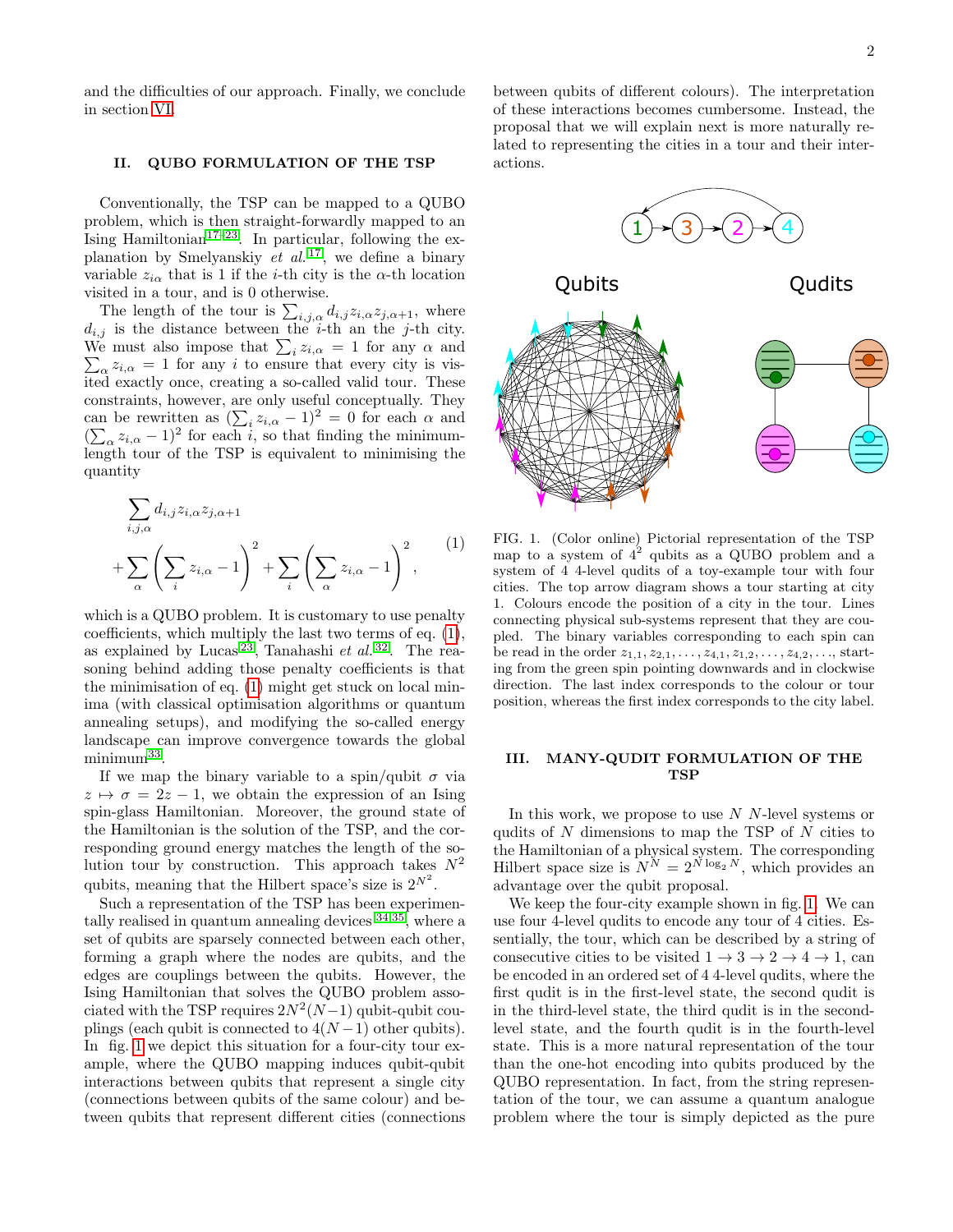state  $|1\rangle \otimes |3\rangle \otimes |2\rangle \otimes |4\rangle$ , which is a tensor product of the 4-level occupation of each of the four qudits.

This is easily generalised to a TSP of N cities. Let  $|n_i\rangle$ be the state of the  $i$ -th qudit. In this setup, the  $i$ -th qudit occupation refers to the i-th visited city. Therefore, any tour can be represented by a vector  $(n_1, n_2, \ldots, n_N)$ , where  $n_i \neq n_j$  for  $i \neq j$ , which states that the tour be-

<span id="page-2-3"></span>
$$
\bra{n}\hat{H}\ket{n} = \begin{cases} d_{n_1,n_2} + d_{n_2,n_3} + \ldots + d_{n_N,n_1} \\ p \end{cases}
$$

gins at city  $n_1$ , then continues to city  $n_2$ , and so on, reaching city  $n_N$  and then returns to city  $n_1$ . As discussed, we assume a quantum analogue problem where the tour vector can be represented as a pure state of  $N$ qudits, depicted by a tensor product state of the form  $\bigotimes_i |n_i\rangle \equiv |n_1, n_2, \ldots, n_N\rangle \equiv |\boldsymbol{n}\rangle$ . This allows us to define the Hamiltonian via its element matrices as

if  $(n_1, \ldots, n_N)$  is a permutation of  $(1, 2, \ldots, N)$ , otherwise, (2)

where  $p \gg \max\{d_{i,j}\}\$ is a term that penalises configurations that do not correspond to valid tours. Such a penalty term can be compared to an effective exclusion principle, where invalid tours cannot exist. Moreover,  $\mathcal{L}[\mathbf{n}|\hat{H}|\mathbf{n}'\rangle = p \text{ for } \mathbf{n} \neq \mathbf{n}'.$ 

A Hamiltonian of this form may arise from a sum of local Hamiltonians, which are two-qudit operators, whose matrix elements are

<span id="page-2-1"></span>
$$
\langle i,j|\,\hat{D}\,|\ell,m\rangle = d_{i,j}\delta_{i,\ell}\delta_{j,m} + p'(2-\delta_{i,\ell}-\delta_{j,m}),\tag{3}
$$

where  $\delta_{i,j}$  is the Kronecker delta and  $p' \gg \max\{d_{i,j}\}.$ Thus, the Hamiltonian of the N-qudits system would be

<span id="page-2-2"></span>
$$
\hat{H} = \hat{D}^{(\mathcal{H}_1 \otimes \mathcal{H}_2)} + \hat{D}^{(\mathcal{H}_2 \otimes \mathcal{H}_3)} + \ldots + \hat{D}^{(\mathcal{H}_N \otimes \mathcal{H}_1)}, \quad (4)
$$

where  $\mathcal{H}_i$  is the Hilbert space of the *i*-th qudit and  $\hat{D}^{(\mathcal{H}_i \otimes \mathcal{H}_j)}$  is the operator in eq. [\(3\)](#page-2-1) acting on the space  $\mathcal{H}_i \otimes \mathcal{H}_j$ . Notice that the Hamiltonian in eq. [\(4\)](#page-2-2) is slightly different than the one presented in eq. [\(2\)](#page-2-3) because the penalty term becomes a collection of penalty terms, depending on how many repeated occupations there are in the state. Again, by construction, any state  $|n\rangle$  corresponding to a valid city tour will have an energy equal to the tour distance, which is why minimising the energy yields the ground state of the Hamiltonian in eq. [\(4\)](#page-2-2), which corresponds to the TSP solution.

Not only is the Hilbert space of the qudit system much smaller than the qubit system, but there is also a decrease in the possible physical implementation of the qudit chip, as the graph connecting different qudits becomes highly sparse. In fact, the form of eq. [\(4\)](#page-2-2) shows a nearest-neighbour Hamiltonian of a 1D system with periodic boundary conditions, which makes it explicit that only N qudit-qudit couplings are needed (in contrast to  $\mathcal{O}(N^3)$  qubit-qubit couplings). Thus, in future quditbased quantum computers, this problem can be solved using qudits arranged in a ring. Also, each qudit must only be connected to a constant number of 2 other qudits (in contrast to  $\mathcal{O}(N)$  for the qubit case).

As a final remark, even though we propose a manyqudit Hamiltonian to solve the TSP, it is possible to map it to a qubit-based computer using binary encoding. Such a map preserves the size of the Hilbert space  $(2^{N \log_2 N})$ , at the cost of not being able to define the TSP

as a QUBO problem but as a higher-order binary optimisation (HOBO) problem. Proposals of physical systems that can solve HOBO problems are also starting to flourish, such as the work by Stroev and Berloff [36](#page-5-27) , where the possibility of controlling k-body couplings between the binary nodes of a coherent network is suggested.

#### <span id="page-2-0"></span>IV. NUMERICAL VALIDATION

In order to validate our proposal, we solve the Hamiltonian in eq. [\(4\)](#page-2-2) using a recent and powerful technique for finding the ground state of a many-body physical system. The technique is variational Monte Carlo (VMC) with a variational wavefunction defined by a neural network, also called a neural quantum state  $(NQS)^{37}$  $(NQS)^{37}$  $(NQS)^{37}$ . Details of VMC and NQSs are given in appendix [A](#page-7-0) and appendix [B,](#page-7-1) respectively.

For the sake of illustrating what kind of advantage we can get with our proposal, we perform VMC+NQS experiments on two different setups. The first setup corre-



<span id="page-2-4"></span>FIG. 2. (Color online) Percentage of experiments that converged to the desired solution for the many-qubit (red) versus the many-qudit (blue) representation of the TSP, as a function of the number of cities. The lines are shown to guide the eye only.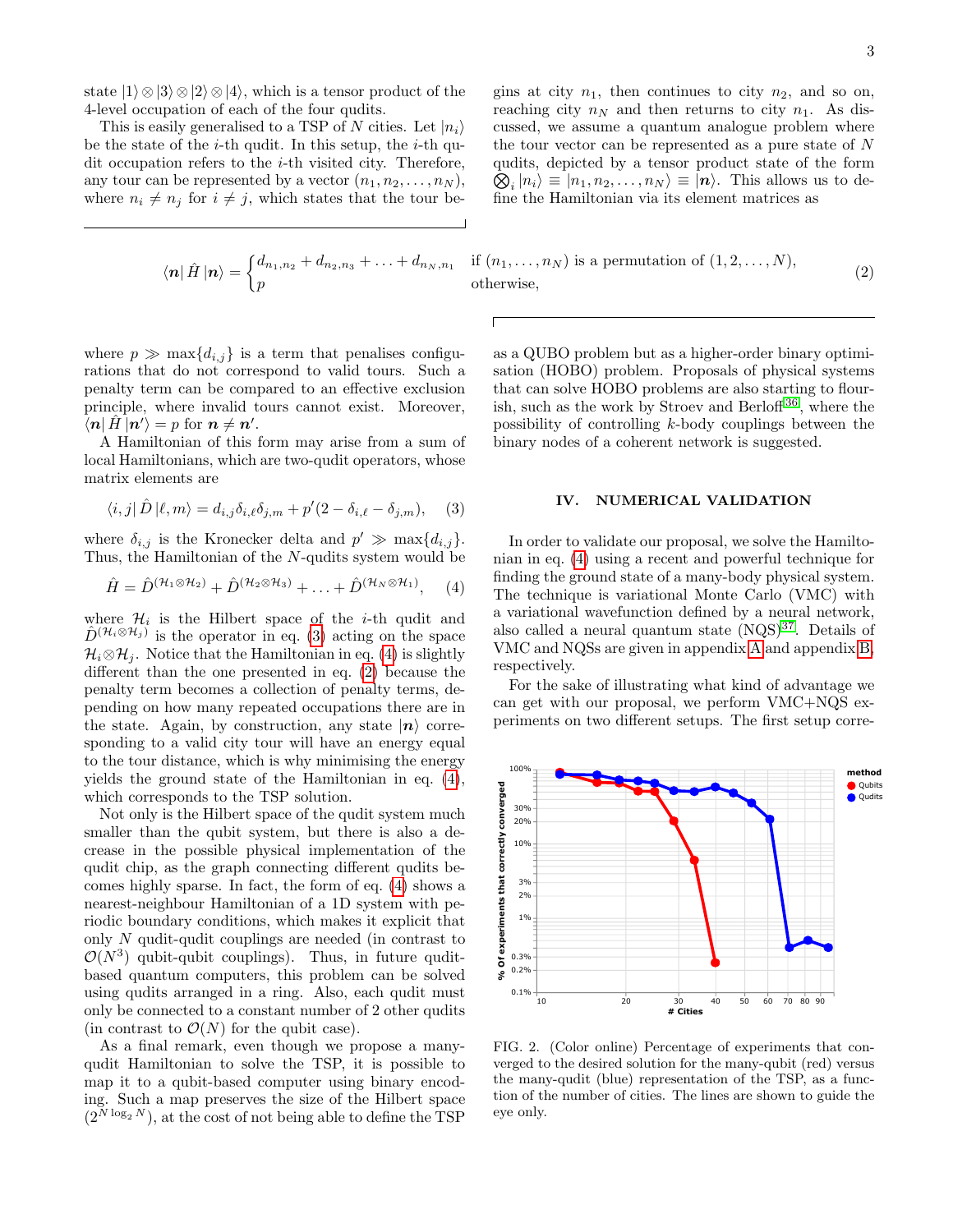

<span id="page-3-0"></span>FIG. 3. (Color online) Energy convergence as a function of processing time in seconds. The first two rows show the energy convergence of the best experiment for the qubit (orange) and the qudit (blue) representations of the TSP, with respect to the baseline energy, which is  $2(N-1)$  for N cities. The bottom panel shows the energy convergence of the best experiments for the qudit representation of the TSP for several other number of cities. In all plots, the shaded areas correspond to 2 standard deviations of the energy of each Metropolis-Hastings sample.

sponds to the QUBO representation of the TSP, mapped to an Ising Hamiltonian, i.e. a qubit Hamiltonian as shown in eq. [\(1\)](#page-1-2). For this representation, we use a restricted Boltzmann machine (RBM) as the NQS because it naturally takes as input binary variables. The second setup corresponds to our many-qudit representation of the TSP as shown in eq. [\(4\)](#page-2-2). For this representation, we use a convolutional neural network (CNN) as the NQS because it naturally expresses translational symmetry, which exists in the  $TSP^{38}$  $TSP^{38}$  $TSP^{38}$ . For each setup, we consider a toy-TSP problem, where cities are placed on a line with coordinates  $x_n = n$ . This class of TSP allows us to quickly benchmark the solutions obtained because the minimum tour length is  $2(N-1)$ , where N is the total number of cities considered in the city chain. Since the VMC+NQS method has hyper-parameters, we performed 400 experiments with different values of those hyper-parameters for each of the two setups, as it is discussed in detail in appendix [C.](#page-8-0)

Figure [2](#page-2-4) shows the percentage of experiments that correctly converge to the ground energy as a function of the number of cities considered in the linear layout. Interestingly, we see a significant drop in the percentage of experiments that converged to the expected solution around 40 cities for the qubit representation of the TSP (notice that this corresponds to a system with 1600 qubits, which is indeed a very challenging problem). In contrast, the drop is located around 70 cities for the qudit representation. Such a drop indicates how rapidly the TSP solvability decreases with the number of cities, exposing its computational hardness. Moreover, we hypothesise that this drop might be connected to a phase transition of the VMC+NQS algorithm when exposed to the TSP, as this behaviour has previously been seen in other algorithms for the TSP[39](#page-5-30) .

Another essential feature of the experiments carried out is that experiments that converge take less time in the many-qudit representation than in the many-qubit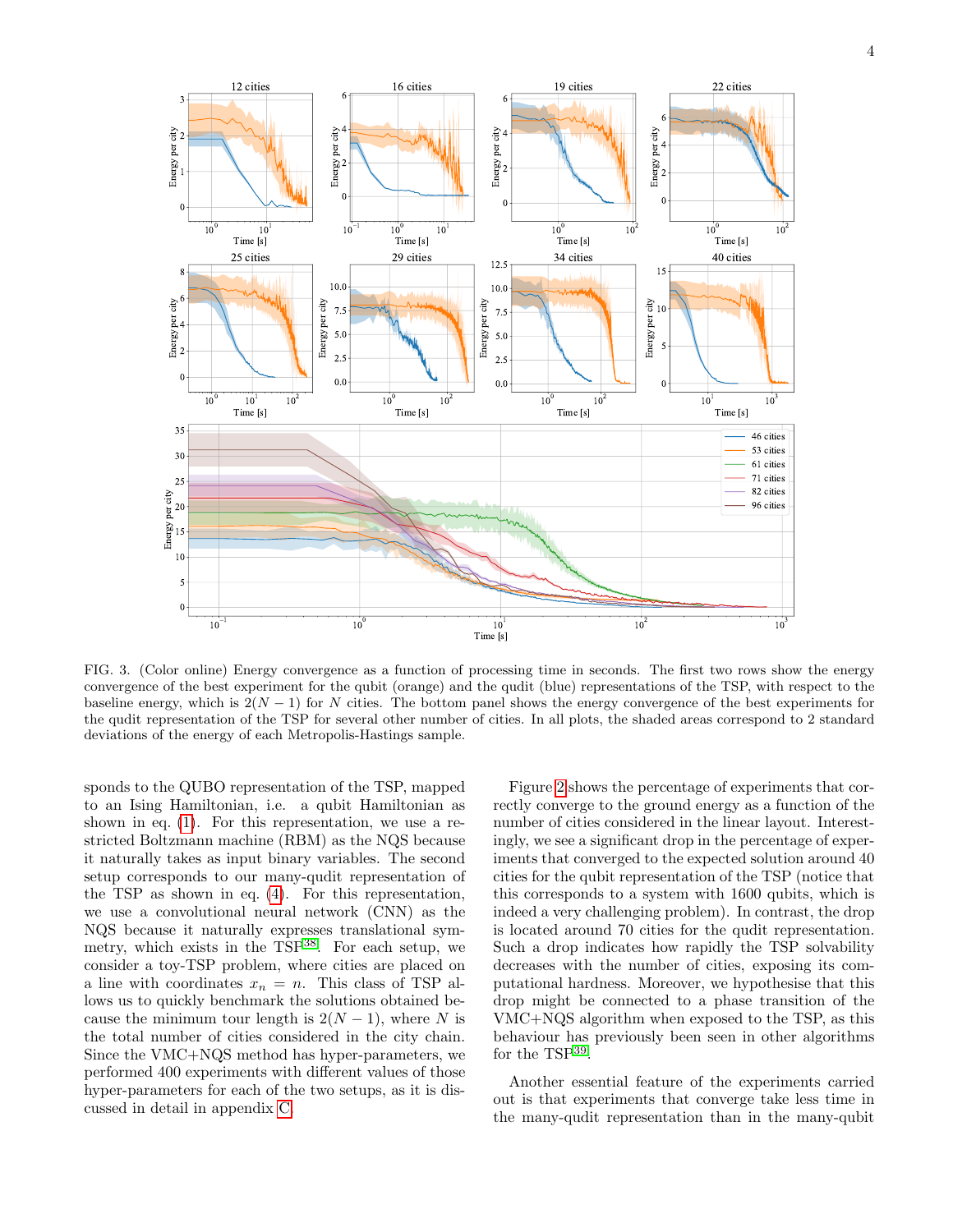representation. In fig. [3](#page-3-0) we exemplify this fact for some number of cities, where the convergence of the best (most accurate and fast) experiments of the qubit (orange) and qudit (blue) representations of the TSP are shown. Not only are the best experiments of the qudit representation better than those of the qubit representation (except in the case of 16 and 22 cities<sup>[40](#page-5-31)</sup>), but the difference in performance also grows as the number of cities grows.

## <span id="page-4-0"></span>V. DISCUSSION

The qudit mapping evidences a more straightforward and natural way of solving the TSP than the usual qubit mapping. We have argued in favour of the previous statement from two different perspectives. The first one is that the mathematical structure of the qudit mapping is better suited for the TSP, as there is a natural correspondence between qudit occupation and the city tour position of the travel. The second one corresponds to our classical simulations of both proposals, where we showed that it is indeed simpler to simulate the qudit mapping than the qubit mapping, also yielding better and faster results for the TSP.

The qudit representation of the TSP leads to both a smaller Hilbert space and a sparser graph compared to the qubit mapping. The latter property is relevant in light of quantum chip manufacturing: near-term intermediate-scale quantum (NISQ) devices are being built with qubits connected very sparsely. Thus, implementing dense graph problems (such as the qubit representation of the TSP) requires many more qubits than the physical available in such NISQ chips. We expect that future qudit-based quantum devices will also be sparsely connected. As shown, our qudit mapping proposal matches this sparsity with ease.

Nonetheless, we must highlight that our proposal currently lacks an immediate experimental possible realisation because of several physical difficulties, but there are promising platforms for implementation. First, we must control several levels in a physical system equal to the number of cities. Moreover, occupation-dependent (non-linear) couplings are needed. Qubit-based quantum computers have already been able to reproduce nonlinear behaviour, even though this kind of interaction is not native in those computers $41$ . This can be achieved, for instance, with the tuning of boson-mediated interactions[42](#page-5-33). Also, ultracold atoms in optical lattices such as the one reported by Meinert *et al.*  $43$  show that it is possible to drive the many-body system in such a way that occupation-dependent interactions can be engineered.

Despite the difficulties, the field of qudit-based quantum computers has seen steady progress in recent years towards universal quantum computers [44](#page-5-35)[–46](#page-5-36), which are promising and relevant for our proposal. Furthermore, advances in high-dimensional computers have been recently developed, such as the generation of multipartite entangled states in superconducting transmon qutrits <sup>[47](#page-6-0)</sup>

or the generation of 10-level entangled states in a photonic chip [48](#page-6-1). Taking into account this, our proposal will be feasible once experimental qudit computing matures.

Finally, we remark that the qubit-based representation of the TSP also poses severe problems at present: the number of qubits to solve the TSP grows quadratically with the number of cities, which limits the size of the TSP that can be solved in NISQ devices, primarily due to imperfect control of couplings due to cross-talk or decoherence phenomena. Such issues further aggravate when considering the cubic number of qubit-qubit connections needed to solve the TSP.

### <span id="page-4-1"></span>VI. CONCLUSIONS

We presented a map from the travelling salesman problem (TSP) to the problem of finding the ground state of a many-qudit system<sup>[49](#page-6-2)</sup>. The main feature of this proposal is that the Hilbert space of the system has size  $2^{N \log_2 N}$ , where  $N$  is the number of cities in the TSP. This contribution is likely to provide an advantage over the conventional map of the TSP to a QUBO problem, which then can be easily mapped to an Ising spin-glass Hamiltonian. This conventional representation of the TSP has a Hilbert space of size  $2^{N^2}$ . Therefore, our proposal significantly reduces the size of the Hilbert space.

The main difficulty in building a quantum device able to simulate our many-qudit system is that we require to control occupation-dependent couplings between the qudits, which demands a precise control of non-linear couplings. However, we experimentally validate that our proposal yields correct solutions of the TSP for several configurations of cities on a line on a classical computer with state-of-the-art ground state solvers such as the variational Monte Carlo with neural quantum states as variational wavefunctions.

An interesting perspective is that even though the many-qudit representation is more succinct than the QUBO representation (this is seen from the Hilbert space size,  $2^{N \log_2 N} = N^N$ , it is not the most compact way of encoding all the possible tours. The number of possible tours is of the order of  $N! \xrightarrow[N \to \infty]{} N^N e^{-N} \ll N^N$ . Thus, a natural question is, which quantum system can support  $N!$  states so that the tour configurations can be mapped one-to-one to these states?

Also, although the aim of this paper is not to provide a classical algorithm competitive with the best algorithms for finding TSP solutions, several network architectures can be tested to provide faster solutions. A promising candidate is the class of transformer-like architectures, which have proven to yield interesting results on the  $TSP<sup>50</sup>$  $TSP<sup>50</sup>$  $TSP<sup>50</sup>$  as well as on quantum annealing setups to find the ground state of random Ising spin-glasses  $51,52$  $51,52$ . Furthermore, TSP solvers based on ground state finding can be integrated into meta-heuristic solvers, to solve smaller TSP problems with accuracy.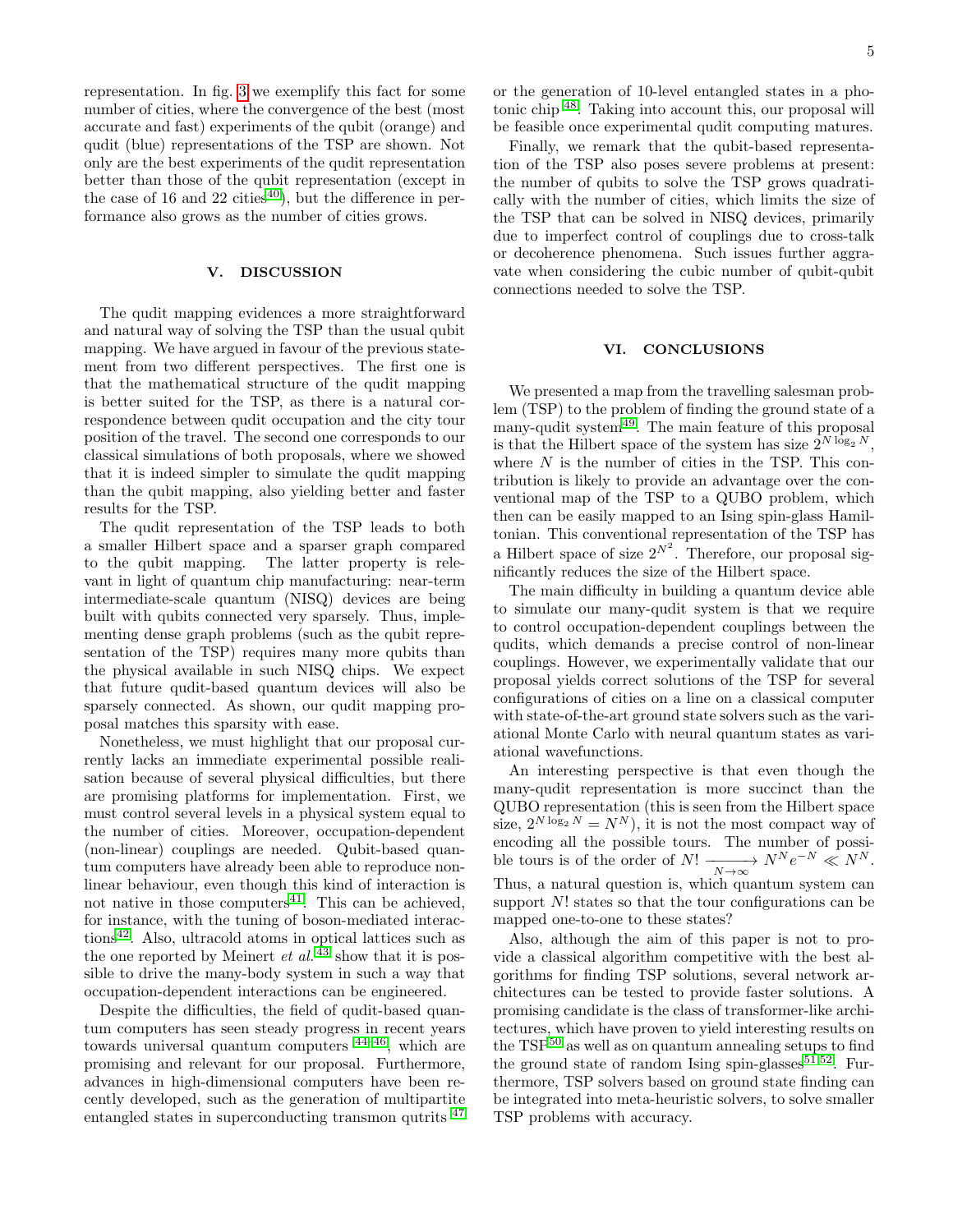Finally, we highlight that it remains a challenge to study the induced quantum correlations in the manyqudit system (or the Ising spin-glass corresponding to the QUBO representation of the TSP), as it is not clear how these might affect positively or negatively the solution of the TSP. Furthermore, in realistic quantum de-

vices, the impact of dissipation onto the solution quality of the TSP might be an interesting phenomenon to take into account, especially with dissipative channels such as qubit dephasing or phonon-assisted tunnelling<sup>[53](#page-6-6)</sup>, which are excitation-preserving, thus, maintaining a valid tour configuration.

- <span id="page-5-0"></span>∗ [vvargasc@unal.edu.co](mailto:vvargasc@unal.edu.co)
- <span id="page-5-1"></span> $1$  C. H. Papadimitriou and K. Steiglitz, *Combinatorial op*timization: algorithms and complexity (Courier Corporation, 1998).
- <span id="page-5-2"></span>2 J. K. Lenstra and A. H. G. R. Kan, [Journal of](http://dx.doi.org/10.1057/jors.1975.151) [the Operational Research Society](http://dx.doi.org/10.1057/jors.1975.151) 26, 717 (1975), [https://doi.org/10.1057/jors.1975.151.](http://arxiv.org/abs/https://doi.org/10.1057/jors.1975.151)
- $3$  R. A. Palhares and M. C. B. AraÚjo, in  $2018$  IEEE Inter[national Conference on Industrial Engineering and Engi](http://dx.doi.org/10.1109/IEEM.2018.8607472)[neering Management \(IEEM\)](http://dx.doi.org/10.1109/IEEM.2018.8607472) (2018) pp. 1421–1425.
- <sup>4</sup> S. Chatterjee, C. Carrera, and L. A. Lynch, [European](http://dx.doi.org/https://doi.org/10.1016/0377-2217(95)00077-1) [Journal of Operational Research](http://dx.doi.org/https://doi.org/10.1016/0377-2217(95)00077-1) 93, 490 (1996).
- <sup>5</sup> R. G. Bland and D. F. Shallcross, [Operations Research](http://dx.doi.org/ https://doi.org/10.1016/0167-6377(89)90037-0) Letters 8[, 125 \(1989\).](http://dx.doi.org/ https://doi.org/10.1016/0167-6377(89)90037-0)
- <span id="page-5-3"></span><sup>6</sup> N. Agatz, P. Bouman, and M. Schmidt, Transportation Science **52**, 965 (2018).
- <span id="page-5-4"></span><sup>7</sup> "The traveling salesman problem," in *[Combinatorial Opti](http://dx.doi.org/10.1007/978-3-540-71844-4_21)*[mization: Theory and Algorithms](http://dx.doi.org/10.1007/978-3-540-71844-4_21) (Springer Berlin Heidelberg, Berlin, Heidelberg, 2008) pp. 527–562.
- <span id="page-5-5"></span> $8$  D. B. Fogel, [Biological Cybernetics](http://dx.doi.org/10.1007/BF00202901) 60, 139 (1988).
- <span id="page-5-6"></span> $9$  T. Kohonen, [Biological Cybernetics](http://dx.doi.org/10.1007/BF00337288) 43, 59 (1982).
- <span id="page-5-7"></span><sup>10</sup> A. Bertagnon and M. Gavanelli, [Proceedings of the AAAI](http://dx.doi.org/10.1609/aaai.v34i02.5498) [Conference on Artificial Intelligence](http://dx.doi.org/10.1609/aaai.v34i02.5498) 34, 1412 (2020).
- <span id="page-5-8"></span><sup>11</sup> H. Ushijima-Mwesigwa, R. Shaydulin, C. F. A. Negre, S. M. Mniszewski, Y. Alexeev, and I. Safro, [ACM Transac](http://dx.doi.org/10.1145/3425607)[tions on Quantum Computing](http://dx.doi.org/10.1145/3425607) 2 (2021), 10.1145/3425607.
- <span id="page-5-9"></span><sup>12</sup> T. Albash and D. A. Lidar, Reviews of Modern Physics 90, 015002 (2018).
- <span id="page-5-10"></span><sup>13</sup> A. Papageorgiou and J. F. Traub, [Phys. Rev. A](http://dx.doi.org/10.1103/PhysRevA.88.022316) 88, 022316 [\(2013\).](http://dx.doi.org/10.1103/PhysRevA.88.022316)
- <span id="page-5-11"></span><sup>14</sup> K. Karimi, N. G. Dickson, F. Hamze, M. H. Amin, M. Drew-Brook, F. A. Chudak, P. I. Bunyk, W. G. Macready, and G. Rose, Quantum Information Processing 11, 77 (2012).
- <span id="page-5-12"></span><sup>15</sup> F. Barahona, Journal of Physics A: Mathematical and General 15, 3241 (1982).
- <span id="page-5-13"></span><sup>16</sup> J. Roland and N. J. Cerf, Physical Review A 65, 042308 (2002).
- <span id="page-5-14"></span> $17 \text{ V. N.}$  Smelyanskiy, E. G. Rieffel, S. I. Knysh, C. P. Williams, M. W. Johnson, M. C. Thom, W. G. Macready, and K. L. Pudenz, arXiv preprint arXiv:1204.2821 (2012).
- $^{18}$  K. Someya, R. Ono, and T. Kawahara, in  $\it 2016\,$   $14th$ IEEE International New Circuits and Systems Conference  $(NEWCAS)$  (IEEE, 2016) pp. 1-4.
- <span id="page-5-18"></span><sup>19</sup> A. Minamisawa, R. Iimura, and T. Kawahara, in 2019 IEEE 62nd International Midwest Symposium on Circuits and Systems (MWSCAS) (IEEE, 2019) pp. 670–673.
- <sup>20</sup> J. Hertz, A. Krogh, and R. G. Palmer, Santa Fe Institute Studies in the Sciences of Complexity; Lecture Notes (1991).
- $21$  M. A. Kastner, Proceedings of the IEEE 93, 1765 (2005).
- <sup>22</sup> R. H. Warren, Quantum information processing 12, 1781 (2013).
- <span id="page-5-15"></span> $23$  A. Lucas, Frontiers in Physics 2, 5 (2014).
- <span id="page-5-16"></span><sup>24</sup> H. Lin, J. Gubernatis, H. Gould, and J. Tobochnik, Computers in Physics 7, 400 (1993).
- $25$  U. Schollwöck, Annals of physics  $326$ , 96 (2011).
- <span id="page-5-17"></span><sup>26</sup> A. Kandala, A. Mezzacapo, K. Temme, M. Takita, M. Brink, J. M. Chow, and J. M. Gambetta, Nature 549, 242 (2017).
- <span id="page-5-19"></span><sup>27</sup> M. Yamaoka, C. Yoshimura, M. Hayashi, T. Okuyama, H. Aoki, and H. Mizuno, in 2015 IEEE International Solid-State Circuits Conference-(ISSCC) Digest of Technical Papers (IEEE, 2015) pp. 1–3.
- <span id="page-5-20"></span> $28$  R. H. Warren, SN Applied Sciences 2, 1 (2020).
- <sup>29</sup> R. H. Warren, Journal of Advances in Applied Mathematics 2 (2017).
- <span id="page-5-21"></span><sup>30</sup> D-Wave Systems Inc., Getting Started with the D-Wave System, D-Wave Systems Inc. (2017).
- <span id="page-5-22"></span><sup>31</sup> H. Chen, X. Kong, B. Chong, G. Qin, X. Zhou, X. Peng, and J. Du, Physical Review A 83, 032314 (2011).
- <span id="page-5-23"></span><sup>32</sup> K. Tanahashi, S. Takayanagi, T. Motohashi, and S. Tanaka, Journal of the Physical Society of Japan 88, 061010 (2019).
- <span id="page-5-24"></span><sup>33</sup> In this work we do not take into account the penalty terms because in our numerical experiments we sample valid tours only.
- <span id="page-5-25"></span> $^{34}$  R. H. Warren, QUANTUM INFORMATION  $\&$  COMPU-TATION 21, 557 (2021).
- <span id="page-5-26"></span> $^{35}$  R. H. Warren, arXiv preprint arXiv:2106.05948 (2021).
- <span id="page-5-27"></span> $36$  N. Stroev and N. G. Berloff, [Phys. Rev. Lett.](http://dx.doi.org/10.1103/PhysRevLett.126.050504)  $126$ , 050504 [\(2021\).](http://dx.doi.org/10.1103/PhysRevLett.126.050504)
- <span id="page-5-28"></span> $37 \text{ G}$ . Carleo and M. Troyer, Science **355**, 602 (2017).
- <span id="page-5-29"></span>It does not matter which city is the first one to be visited, the tour length will be the same if we shift the positions of the tour.
- <span id="page-5-30"></span> $39$  I. P. Gent and T. Walsh, Artificial Intelligence 88, 349 (1996).
- <span id="page-5-31"></span><sup>40</sup> Note that the experiments shown in fig. [3](#page-3-0) are those that are in a local minimum of the hyper-parameter space.
- <span id="page-5-32"></span><sup>41</sup> Y. Shi, A. R. Castelli, I. Joseph, V. Geyko, F. R. Graziani, S. B. Libby, J. B. Parker, Y. J. Rosen, and J. L. DuBois, arXiv preprint arXiv:2004.06885 (2020).
- <span id="page-5-33"></span><sup>42</sup> S. Burd, R. Srinivas, H. Knaack, W. Ge, A. Wilson, D. Wineland, D. Leibfried, J. Bollinger, D. Allcock, and D. Slichter, Nature Physics , 1 (2021).
- <span id="page-5-34"></span><sup>43</sup> F. Meinert, M. J. Mark, K. Lauber, A. J. Daley, and H.-C. Nägerl, [Phys. Rev. Lett.](http://dx.doi.org/ 10.1103/PhysRevLett.116.205301) **116**, 205301 (2016).
- <span id="page-5-35"></span>Y. Wang, Z. Hu, B. C. Sanders, and S. Kais, Frontiers in Physics 8, 479 (2020).
- <sup>45</sup> X. Wu, S. Tomarken, N. A. Petersson, L. Martinez, Y. J. Rosen, and J. L. DuBois, Physical Review Letters 125, 170502 (2020).
- <span id="page-5-36"></span><sup>46</sup> P. Imany, J. A. Jaramillo-Villegas, M. S. Alshaykh, J. M. Lukens, O. D. Odele, A. J. Moore, D. E. Leaird, M. Qi, and A. M. Weiner, npj Quantum Information 5, 1 (2019).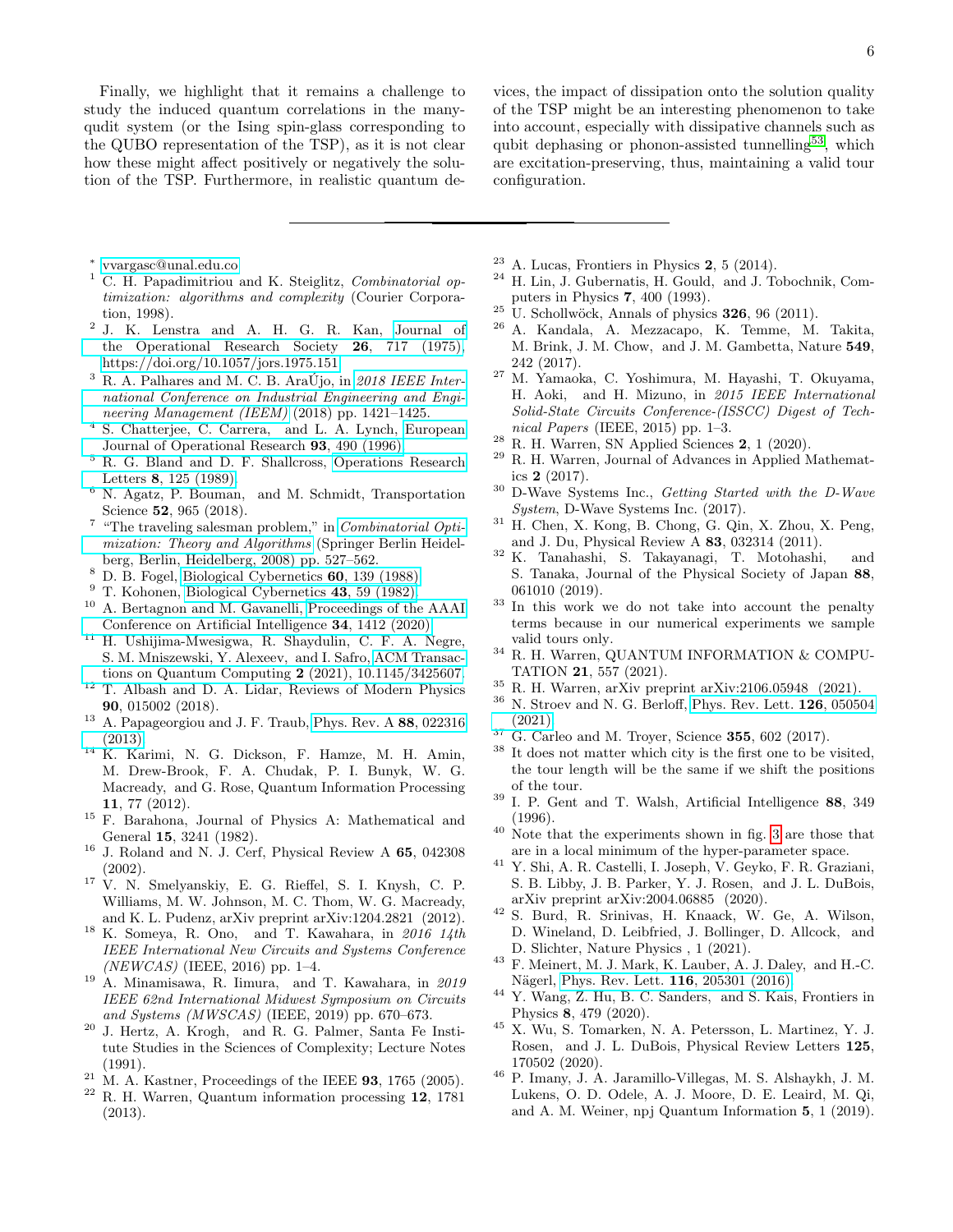- <span id="page-6-0"></span><sup>47</sup> A. Cervera-Lierta, M. Krenn, A. Aspuru-Guzik, and A. Galda, "Experimental high-dimensional greenbergerhorne-zeilinger entanglement with superconducting transmon qutrits," (2021), [arXiv:2104.05627 \[quant-ph\].](http://arxiv.org/abs/2104.05627)
- <span id="page-6-1"></span> $^{48}$  M. Kues, C. Reimer, P. Roztocki, L. R. Cortés, S. Sciara, B. Wetzel, Y. Zhang, A. Cino, S. T. Chu, B. E. Little, D. J. Moss, L. Caspani, J. Azaña, and R. Morandotti, [Nature](http://dx.doi.org/ 10.1038/nature22986) 546[, 622 \(2017\).](http://dx.doi.org/ 10.1038/nature22986)
- <span id="page-6-2"></span> $49$  We provide an open-source library to build a Hamiltonian using both the QUBO and the many-qudit representations of the TSP. The library finds the ground state of the respective Hamiltonian, which coincides with the TSP solution. The library, called Hamiltonian Travelling Salesman Problem (htsp), is available at [https://gitlab.com/](https://gitlab.com/ml-physics-unal/htsp) [ml-physics-unal/htsp](https://gitlab.com/ml-physics-unal/htsp). The htsp library is mainly based on the NetKet library<sup>[54](#page-6-7)</sup>.
- <span id="page-6-3"></span><sup>50</sup> C. K. Joshi, Q. Cappart, L.-M. Rousseau, T. Laurent, and X. Bresson, arXiv preprint arXiv:2006.07054 (2020).
- <span id="page-6-4"></span><sup>51</sup> M. Hibat-Allah, E. M. Inack, R. Wiersema, R. G. Melko, and J. Carrasquilla, arXiv preprint arXiv:2101.10154 (2021).
- <span id="page-6-5"></span><sup>52</sup> B. McNaughton, M. Milošević, A. Perali, and S. Pilati, Physical Review E 101, 053312 (2020).
- <span id="page-6-6"></span>53 B. Berghoff, S. Suckow, R. Rölver, B. Spangenberg, H. Kurz, A. Dimyati, and J. Mayer, Applied Physics Letters 93, 132111 (2008).
- <span id="page-6-7"></span> $^{54}$  G. Carleo, K. Choo, D. Hofmann, J. E. Smith, T. Westerhout, F. Alet, E. J. Davis, S. Efthymiou, I. Glasser, S.-H. Lin, M. Mauri, G. Mazzola, C. B. Mendl, E. van Nieuwenburg, O. O'Reilly, H. Théveniaut, G. Torlai, F. Vicentini, and A. Wietek, SoftwareX 10[, 100311 \(2019\).](http://dx.doi.org/ https://doi.org/10.1016/j.softx.2019.100311)
- <span id="page-6-8"></span><sup>55</sup> J. Kempe, A. Kitaev, and O. Regev, [SIAM Journal on](http://dx.doi.org/10.1137/S0097539704445226) Computing 35[, 1070 \(2006\),](http://dx.doi.org/10.1137/S0097539704445226) copyright: Copyright 2011 Elsevier B.V., All rights reserved.
- <span id="page-6-9"></span><sup>56</sup> M. Le Bellac, Quantum physics (Cambridge University Press, 2011).
- <span id="page-6-10"></span><sup>57</sup> F. Becca and S. Sorella, Quantum Monte Carlo approaches for correlated systems (Cambridge University Press, 2017).
- <span id="page-6-11"></span><sup>58</sup> F. P. Laussy, E. del Valle, and C. Tejedor, [Phys. Rev.](http://dx.doi.org/10.1103/PhysRevLett.101.083601) Lett. 101[, 083601 \(2008\).](http://dx.doi.org/10.1103/PhysRevLett.101.083601)
- <span id="page-6-12"></span><sup>59</sup> N. Metropolis, A. W. Rosenbluth, M. N. Rosenbluth, A. H. Teller, and E. Teller, The journal of chemical physics 21, 1087 (1953).
- <span id="page-6-15"></span> $60$  L. Yang, Z. Leng, G. Yu, A. Patel, W.-J. Hu, and H. Pu, Physical Review Research 2, 012039 (2020).
- <span id="page-6-13"></span><sup>61</sup> Y. Nomura, A. S. Darmawan, Y. Yamaji, and M. Imada, Phys. Rev. B 96[, 205152 \(2017\).](http://dx.doi.org/10.1103/PhysRevB.96.205152)
- <span id="page-6-17"></span><sup>62</sup> Y. Nomura, Journal of Physics: Condensed Matter 33, 174003 (2021).
- <span id="page-6-14"></span><sup>63</sup> V. Vargas-Calderón, H. Vinck-Posada, and F. A. González, Journal of the Physical Society of Japan 89, 094002 (2020).
- <span id="page-6-16"></span><sup>64</sup> There exists a one-to-one correspondence between valid tours in the qubit representation and the qudit representation, namely, a one-hot encoding of the qudit representation yields the qubit representation.
- <span id="page-6-18"></span><sup>65</sup> D. P. Kingma and J. Ba, arXiv preprint arXiv:1412.6980 (2014).
- <span id="page-6-19"></span><sup>66</sup> I. Hen, J. Job, T. Albash, T. F. Rønnow, M. Troyer, and D. A. Lidar, Physical Review A 92, 042325 (2015).
- <span id="page-6-20"></span><sup>67</sup> The particular layout of our cities-in-a-line problem induces another symmetry resulting in a degeneracy of the ground state, which we do not take into account explicitly by either of the variational wavefunctions. The degener-

acy, considering 4 cities, is seen by checking that the tour  $1 \rightarrow 2 \rightarrow 3 \rightarrow 4 \rightarrow 1$  is equivalent to  $1 \rightarrow 4 \rightarrow 3 \rightarrow 2 \rightarrow 1$ or  $1 \rightarrow 2 \rightarrow 4 \rightarrow 3 \rightarrow 1$ .

- <span id="page-6-21"></span><sup>68</sup> T. Akiba, S. Sano, T. Yanase, T. Ohta, and M. Koyama, in Proceedings of the 25th ACM SIGKDD international conference on knowledge discovery & data mining (2019) pp. 2623–2631.
- <span id="page-6-22"></span> $^{69}$  J. Bergstra, R. Bardenet, Y. Bengio, and B. Kégl, in  $25th$ annual conference on neural information processing systems (NIPS 2011), Vol. 24 (Neural Information Processing Systems Foundation, 2011).
- <span id="page-6-23"></span><sup>70</sup> K. Jamieson and A. Talwalkar, in Artificial Intelligence and Statistics (PMLR, 2016) pp. 240–248.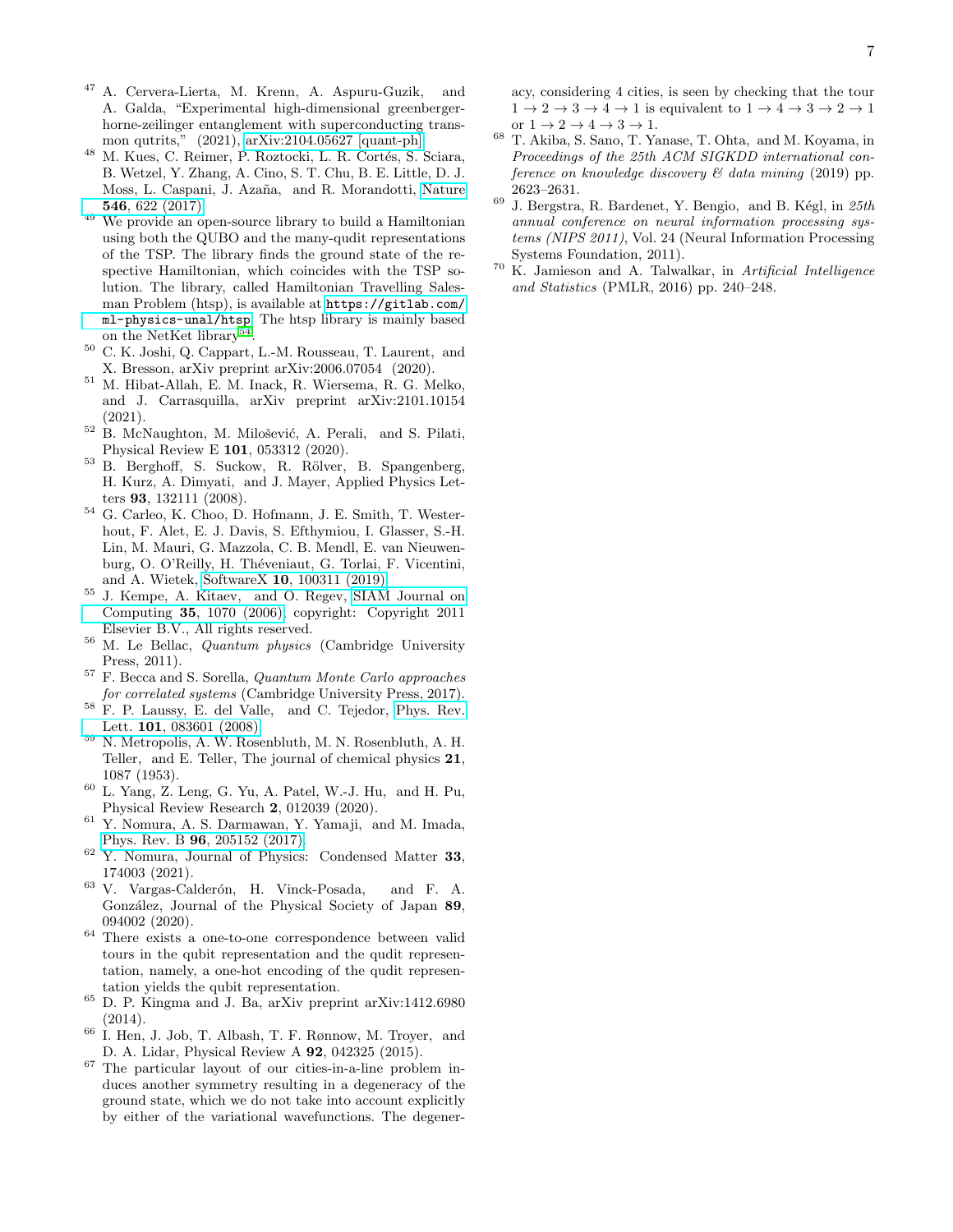### <span id="page-7-0"></span>Appendix A: Variational Monte Carlo

 $\sum_{n_1,n_2,\ldots,n_N} \psi(n_1,n_2,\ldots,n_N) |n_1,n_2,\ldots,n_N\rangle \equiv \sum_{\bf n} \psi({\bf n}) |{\bf n}\rangle$  where  ${\bf n}$  is a set of fermionic or bosonic degrees of freedom. In general, the quantum many-body wave function of a physical system can be written as  $|\Psi\rangle$  = One is usually interested in the ground state, which is a particular  $|\Psi\rangle$  (i.e. a particular set of coefficients  $\psi(n)$ ) that minimises the expected value of the system's Hamiltonian. Finding the ground state is a QMA problem<sup>[55](#page-6-8)</sup> that becomes exponentially hard with the number of degrees of freedom. Variational Monte Carlo (VMC) is a method that tries to solve this problem, by leveraging the well-known variational method $56$  in quantum mechanics to quantum me-chanical systems with intractable Hilbert spaces<sup>[57](#page-6-10)</sup>. VMC considers a variational wave function with a set of variational parameters  $\theta$ , meaning that the coefficients  $\psi(n)$  are parameterised, i.e.  $\psi_{\theta}(n)$ . Then, as in the variational method, we minimise the expected value of the Hamiltonian  $\langle \Psi_{\theta} | \hat{H} | \Psi_{\theta} \rangle / \langle \Psi_{\theta} | \Psi_{\theta} \rangle$  with respect to the variational parameters θ. However, this expectation value is practically impossible to compute, so VMC provides a way to approximate it. By using the completeness relation  $\sum_{n} |n\rangle \langle n| = \hat{1}$ ,

$$
\langle \hat{H} \rangle_{\Psi_{\theta}} = \frac{\sum_{n,n'} \psi_{\theta}^{*}(n) \langle n | \hat{H} | n' \rangle \psi_{\theta}(n')}{\sum_{n} |\psi_{\theta}(n)|^{2}}.
$$
\n(A1)

Multiplying the addends in the numerator by  $\psi_{\theta}(n)/\psi_{\theta}(n)$  yields

<span id="page-7-2"></span>
$$
\langle \hat{H} \rangle_{\Psi_{\theta}} = \frac{\sum_{n,n'} |\psi_{\theta}(n)|^2 \langle n | \hat{H} | n' \rangle \frac{\psi_{\theta}(n')}{\psi_{\theta}(n)}}{\sum_{n} |\psi_{\theta}(n)|^2}.
$$
\n(A2)

The term  $|\psi_{\theta}(n)|^2 / \sum_{n} |\psi_{\theta}(n)|^2$  is the probability  $P(n)$  of the configuration n, which displays the expected value in eq. [\(A2\)](#page-7-2) as an expectation value of a random variable, i.e. it has the form  $\langle \hat{H} \rangle_{\Psi_{\theta}} = \sum_{n} P_{\theta}(n) f_{\theta}(\hat{H}, n)$ , which can be approximated by considering only a subset of the configurations  $n$  in a sample  $\mathcal{M}$ . Thus, we have the approximate expectation value of  $\hat{H}$  via

<span id="page-7-3"></span>
$$
\langle \hat{H} \rangle \approx \sum_{n \in \mathcal{M}} \sum_{n'} P_{\theta}(n) \langle n | \hat{H} | n' \rangle \frac{\psi_{\theta}(n')}{\psi_{\theta}(n)}, \tag{A3}
$$

which is a good approximation as long as  $\sum_{n\in\mathcal{M}} P_{\theta}(n) \approx 1$ . The sum over  $n'$  in eq. [\(A3\)](#page-7-3) can be performed exactly because  $\hat{H}$  is usually a sparse operator, meaning that for fixed  $n, \langle n|\hat{H}|n'\rangle = 0$  for almost every  $|n'\rangle$ .

Note that VMC is effectively truncating the Hilbert space basis, which is why any method that builds samples M can be seen as an automatic truncation algorithm. Truncation is necessary most of the times, even with seemingly simple physical systems such as a qubit interacting with a light mode<sup>[58](#page-6-11)</sup>. In such a system, we can order the states by number of excitations in the system and crop the the states tower at a given number of excitations where the ground-state (or even steady-state for open quantum systems) calculation converges. However, in general, it is not straight-forward to order the basis with a simple criterion. For this reason, VMC becomes a useful tool, especially for intractable Hilbert spaces, allowing us to discard states that are not relevant for the description of the quantum mechanical system at hand.

In this work we use the Metropolis-Hastings (MH) algorithm<sup>[59](#page-6-12)</sup> to prepare the sample  $M$  as follows. In the first MH iteration we propose a initial state  $n_0$ . In the j-th MH iteration, we propose a new state  $n'_i$  from  $n_i$  using a some update rule. We accept the new state with probability  $\begin{vmatrix} 1 & 0 \\ 0 & 1 \end{vmatrix}$  $\psi_{\boldsymbol{\theta}}(\boldsymbol{n}_i')$  $\frac{\psi_{\boldsymbol{\theta}}(\boldsymbol{n}^{\prime}_i)}{\psi_{\boldsymbol{\theta}}(\boldsymbol{n}_i)}\bigg|$ <sup>2</sup>. If we accept the new state, then  $n_{i+1} \leftarrow n'_i$ , else  $n_{i+1} \leftarrow n_i$ . We stop iterating after a fixed number of iterations.

## <span id="page-7-1"></span>Appendix B: Neural Quantum States

A neural quantum state  $|\Psi_{\theta}\rangle$  defines a wavefunction through the coefficients  $\{\psi_{\theta}(n)\}\$  that result from the evaluation of a neural network with inputs  $n$  and parameters  $\theta$ . In other words, a quantum state is encoded into a neural network, and the wavefunction coefficient corresponding to the city configuration, or city tour  $n$  (in the case of the many-qudit system with the Hamiltonian given by eq. [\(4\)](#page-2-2)) is obtained by feeding the tour to the neural network. In this work, we consider two different neural networks: one for the qubit representation of the TSP using a spin-glass model, and another one for the many-qudit representation. For the qubit representation, we will use a binary variable neural network that has shown outstanding results in many-body problems, namely the Restricted Boltzmann Machine<sup>[37](#page-5-28)[,61–](#page-6-13)[63](#page-6-14)</sup> (RBM), and for the qudit representation, we will use a convolutional neural network (CNN).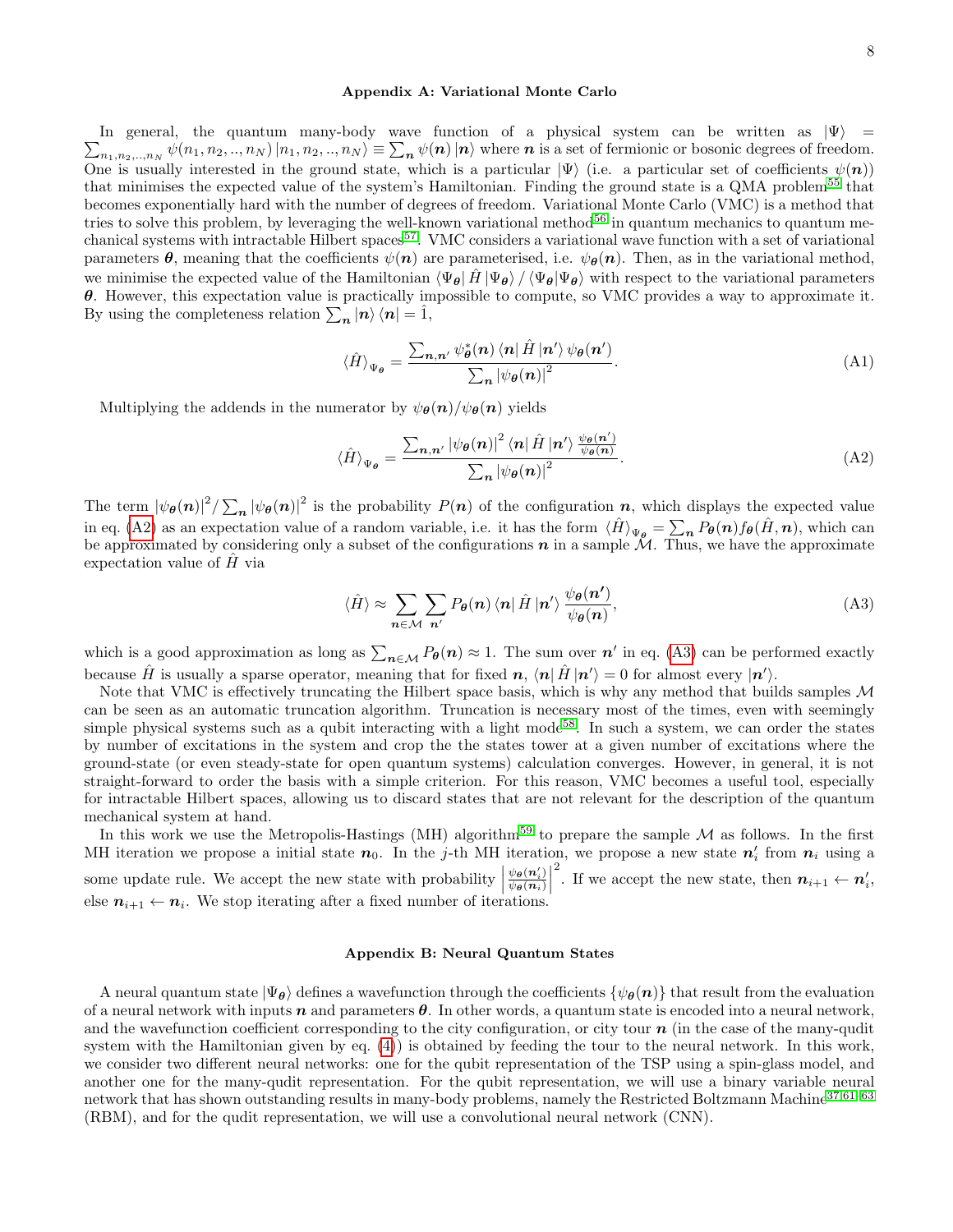

FIG. B.1. (Color online) Neural quantum states for a) the qubit and b) the qudit representation of the TSP, depicted for four cities. The black line with four nodes represents, in both panels, a tour configuration of 4 cities. a) shows an RBM that uses  $4^2$  qubits, which match the visible neurons of the RBM and has three hidden neurons. b) shows a CNN whose output is sum-reduced and fed into a fully connected layer<sup>[60](#page-6-15)</sup>. In both cases, the neural network parameters are complex numbers.

As in many relevant physical scenarios, tours are unmodified by translational symmetry due to periodic boundary conditions:  $\hat{T}|n_1, n_2, \ldots, n_N\rangle = |n_2, \ldots, n_N, n_1\rangle = e^{id} |n_1, n_2, \ldots, n_N\rangle$ . This also applies to the qubit representation of the TSP[64](#page-6-16). This is why a natural choice of neural network for the qudit representation of the TSP is a 1-dimensional CNN with periodic padding. As per the qubit representation, translational symmetries can be also imposed to  $RBMs<sup>61,62</sup>$  $RBMs<sup>61,62</sup>$  $RBMs<sup>61,62</sup>$  $RBMs<sup>61,62</sup>$ .

The specific architectures of both the RBM and the CNN are shown in fig. [B.1.](#page-1-3) The coefficients  $\psi_{\theta_{RBM}}(\sigma)$  for the qubit representation ( $\sigma$  is a vector of  $N^2$  qubit values where  $\sigma_i \in \{-1,1\}$ ) are directly given by the expression<sup>[37](#page-5-28)</sup>

$$
\psi_{\theta_{\text{RBM}}}(\boldsymbol{\sigma}) = e^{\sum_j a_j \sigma_j} \prod_{\ell=1}^{N_H} 2 \cosh \left( b_\ell + \sum_j W_{\ell,j} \sigma_j \right), \tag{B1}
$$

where  $\{a, b, W\}$  are the complex-valued visible bias, hidden bias and connection matrix of the RBM, respectively, and  $N_H$  is an hyper-parameter called the number of hidden neurons. On the other hand, the coefficients of the CNN are determined by a 1-dimensional convolutional layer whose output is a matrix with as many rows as cities in the TSP, and as many columns as channels of the convolutional layer (i.e. the number of filters to be applied). More specifically, the output of the convolutional layer is  $60$ 

$$
O_{i,f} = g\left(\sum_{k=1}^{K} W_{k,f} n_{(i+k) \text{ mod } N} + b_f\right),\tag{B2}
$$

where there are a total of F channels, g is the so-called activation function, which we take to be a rectified-linear unit  $(g(x) = \max\{0, x\})$ , K is the kernel size of each filter f, and W and b are the filter matrix and the bias vector of the convolutional layer. Then, a vector  $o$  is obtained through  $o_f = \sum_i O_{i,f}$ . This vector is an input to a fully-connected layer with one output neuron, which returns  $\log(\psi_{\theta_{\rm CNN}}({\bm n})).$ 

NQSs tend to induce complicated non-linear dependencies between the parameters  $\theta$  and the coefficients  $\psi_{\theta}(n)$ , which is why techniques based on stochastic gradient descent or stochastic reconfiguration are needed to minimise the Hamiltonian expectation value. In particular, we use the Adam optimiser<sup>[65](#page-6-18)</sup>. This makes VMC an iterative method, where on each Monte Carlo step a sample is built through MH, and parameters  $\theta$  are updated. Thus, VMC allows us to navigate the Hilbert space, taking into account only the states that have high probability<sup>[63](#page-6-14)</sup>. Each MC step will therefore sample a portion of the Hilbert space of the physical system, and will minimise the Hamiltonian. The algorithm converges after repeating MC steps a certain number of times to a local minimum of the energy, which has been empirically shown to coincide with the global minimum of the energy in many  $VMC+NQS$  studies<sup>[37,](#page-5-28)[60–](#page-6-15)[63](#page-6-14)</sup>.

#### <span id="page-8-0"></span>Appendix C: Experimental Setup

We elaborate a TSP problem that allowed us to "plant solutions"<sup>[66](#page-6-19)</sup>, which means that there is, by construction, a known ground-state configuration of eq. [\(4\)](#page-2-2). This is useful for benchmarking purposes, as we do not need to use an exact solver to find the correct solution of a TSP problem. We set  $N$  cities to be on a straight line. Each city  $i$  has a coordinate  $x_i = N$ . Without loss of generality, we can set the first city in the line at  $x = 1$  to be the first city in the tour, as this only restricts the salesman to be in a (translational) symmetry sector of the TSP<sup>[67](#page-6-20)</sup>. A solution to the TSP of N cities in this setup is straight-forward to obtain:  $(1, 2, \ldots, N)$  is a tour that solves the TSP.